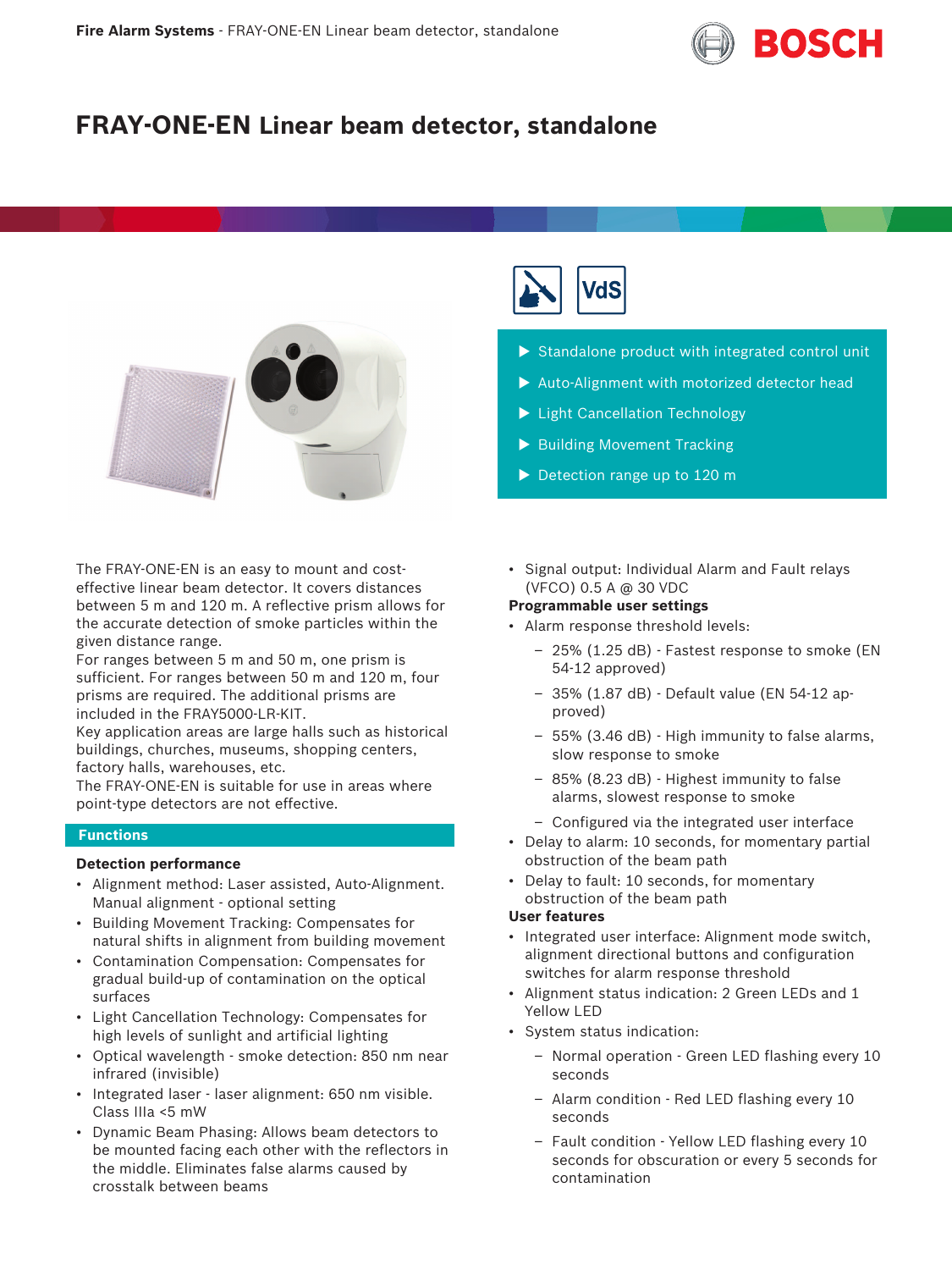• Cleaning: Flat front face with enclosed optics. Cleaning the optics does not affect alignment.

# **Design parameters**

- Beam path clearance: 1 m in diameter from center line between detector and reflector
- Detector location: Within the ceiling jet flow (top 10% of the floor to ceiling height) unless otherwise stipulated

#### **Field wiring**

- Cable gauge and type:
	- 2 core, dedicated, 0.5 to 1.6 mm
	- System compatible with fireproof and non-fireproof cable meeting local installation standards
- Cable entry:
	- 3 knock-out locations capable of accepting M20, 12.7 mm or 19 mm glands
	- 4 drill-out locations capable of accepting glands up to 21 mm diameter

#### **Certifications and approvals**

| <b>Region</b> | <b>Regulatory compliance/quality marks</b> |                       |
|---------------|--------------------------------------------|-----------------------|
| Europe        | <b>CPR</b>                                 | FU-CPR 2831-CPR-F2237 |
| Germany       | <b>NdS</b>                                 | G 218070 FRAY-ONE-FN  |
| Europe        | <b>CE</b>                                  | EU CE FRAY-ONE-EN     |
| Belgium       | <b>BOSEC</b>                               | B-9223-FD-K1066       |

### **Parts included**

| <b>Quantity</b> | <b>Component</b>          |
|-----------------|---------------------------|
|                 | FRAY-ONE-FN base          |
|                 | FRAY-ONE-EN detector head |
|                 | Reflector                 |
|                 | Short range mask          |

# **Technical specifications**

### **Electrical**

| Auxiliary current (mA)                                    | $4.5 \text{ mA} - 5.5 \text{ mA}$ |
|-----------------------------------------------------------|-----------------------------------|
| Auxiliary current - Alignment modes 31 mA - 35 mA<br>(mA) |                                   |
| Operating voltage (VDC)                                   | 14 VDC - 36 VDC                   |

#### **Environmental**

Operating relative humidity, noncondensing (%) 0% – 93%

| Operating temperature (°C) | $-20^{\circ}$ C – 55 °C                         |
|----------------------------|-------------------------------------------------|
| Storage temperature (°C)   | $-40\,^{\circ}\text{C}$ – 85 $^{\circ}\text{C}$ |
| Weather rating (IEC 60529) | <b>IP55</b>                                     |

#### **Mechanical**

| Weight (kg)                             | $0.70$ kg                                                                                                                                                         |
|-----------------------------------------|-------------------------------------------------------------------------------------------------------------------------------------------------------------------|
| Weight reflector (kg)                   | $0.1$ kg                                                                                                                                                          |
| Color in RAI                            | RAL 9016 Traffic white                                                                                                                                            |
| Dimension $(H \times W \times D)$ (mm)  | 181 mm x 130 mm x 134 mm                                                                                                                                          |
| Dimension reflector (H x W x D)<br>(mm) | Up to 50 m separation distance $-1$<br>prism: 100 mm x 100 mm x 9 mm<br>Up to 120 m separation distance $-4$<br>prisms: Four reflectors 200 mm x<br>200 mm x 9 mm |
| LED color                               | Red: Yellow: Green                                                                                                                                                |
| Material                                | Plastic                                                                                                                                                           |
|                                         |                                                                                                                                                                   |

### **Optical**

| Fault level / Rapid obscuration ( $\Delta \leq 2$ > 85%<br>seconds) |                                                                                |
|---------------------------------------------------------------------|--------------------------------------------------------------------------------|
| Maximum angular alignment of<br>reflective detector                 | $\pm$ 4.5 $\degree$ ( $\pm$ 70 $\degree$ with adjustment bracket<br>accessory) |
| Maximum angular misalignment of<br>reflective detector              | $+0.5^{\circ}$                                                                 |
| Maximum angular misalignment of<br>reflector                        | $+5.0^{\circ}$                                                                 |

#### **Ordering information**

# **FRAY-ONE-EN Linear beam detector, standalone** Reflective linear beam detector with one prism, range 5 m - 120 m Order number **FRAY-ONE-EN | F.01U.400.533**

# **Accessories**

| <b>FRAY5000-BR Universal bracket</b><br>Universal bracket<br>Order number FRAY5000-BR   F.01U.098.240                                                                 |
|-----------------------------------------------------------------------------------------------------------------------------------------------------------------------|
| FRAY5000-1PRISM Prism plate, 1 prism<br>prism plate for 1 prism, for use with universal bracket<br><b>FRAY5000-BR</b><br>Order number FRAY5000-1PRISM   F.01U.098.242 |
| FRAY5000-4PRISM Prism plate, 4 prisms<br>prism plate for 4 prisms, for use with universal bracket<br><b>FRAY5000-BR</b>                                               |

Order number **FRAY5000-4PRISM | F.01U.098.241**